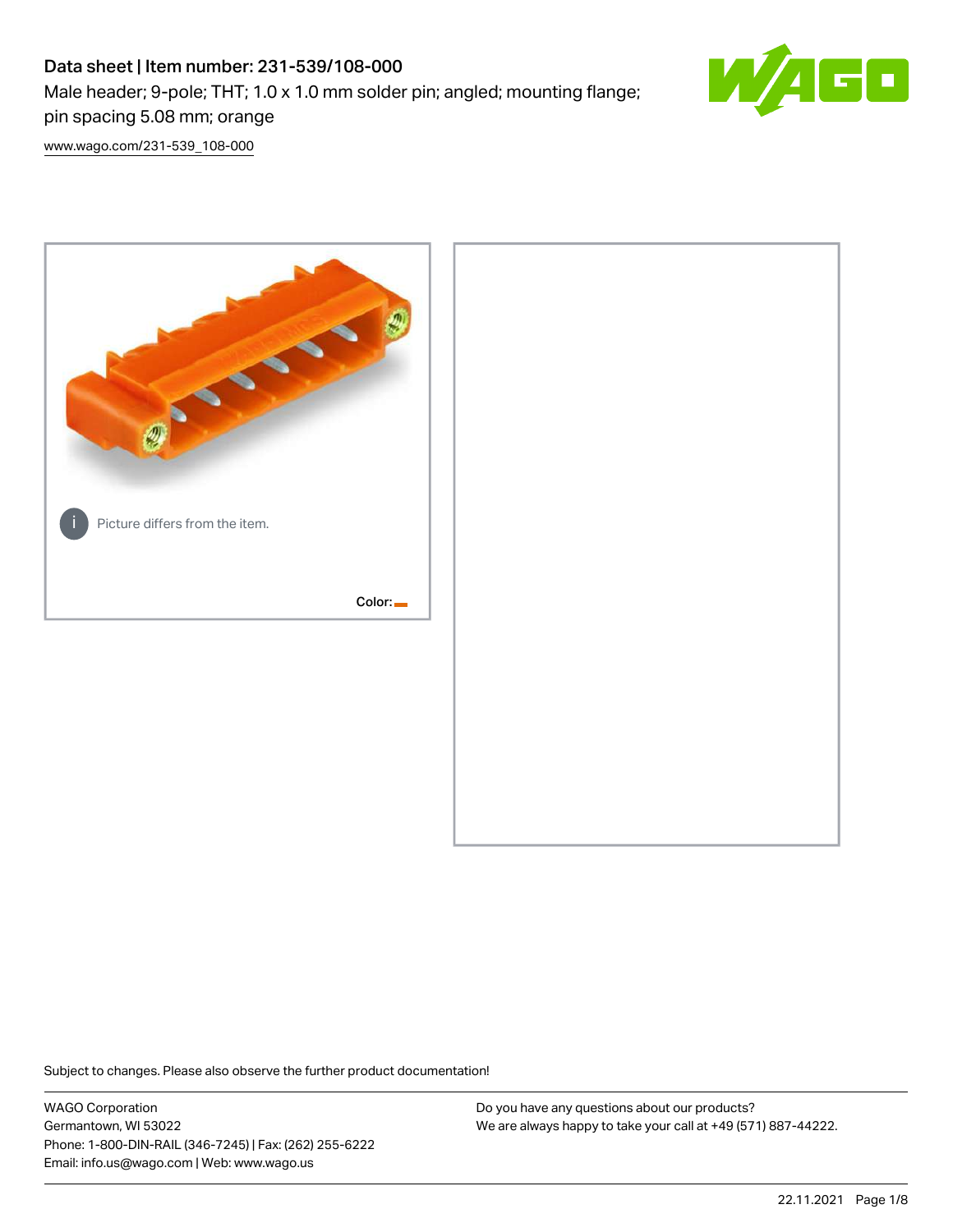

#### Dimensions in mm

 $L_1$  = (pole no. x pin spacing) + 5.4 mm

 $L_2$  = (pole no. x pin spacing) + 10 mm

#### Item description

- $\blacksquare$ Horizontal or vertical PCB mounting via straight or angled solder pins
- $\blacksquare$ Pin cross-section: 1 x 1 mm
- $\blacksquare$ With coding fingers

Subject to changes. Please also observe the further product documentation!

WAGO Corporation Germantown, WI 53022 Phone: 1-800-DIN-RAIL (346-7245) | Fax: (262) 255-6222 Email: info.us@wago.com | Web: www.wago.us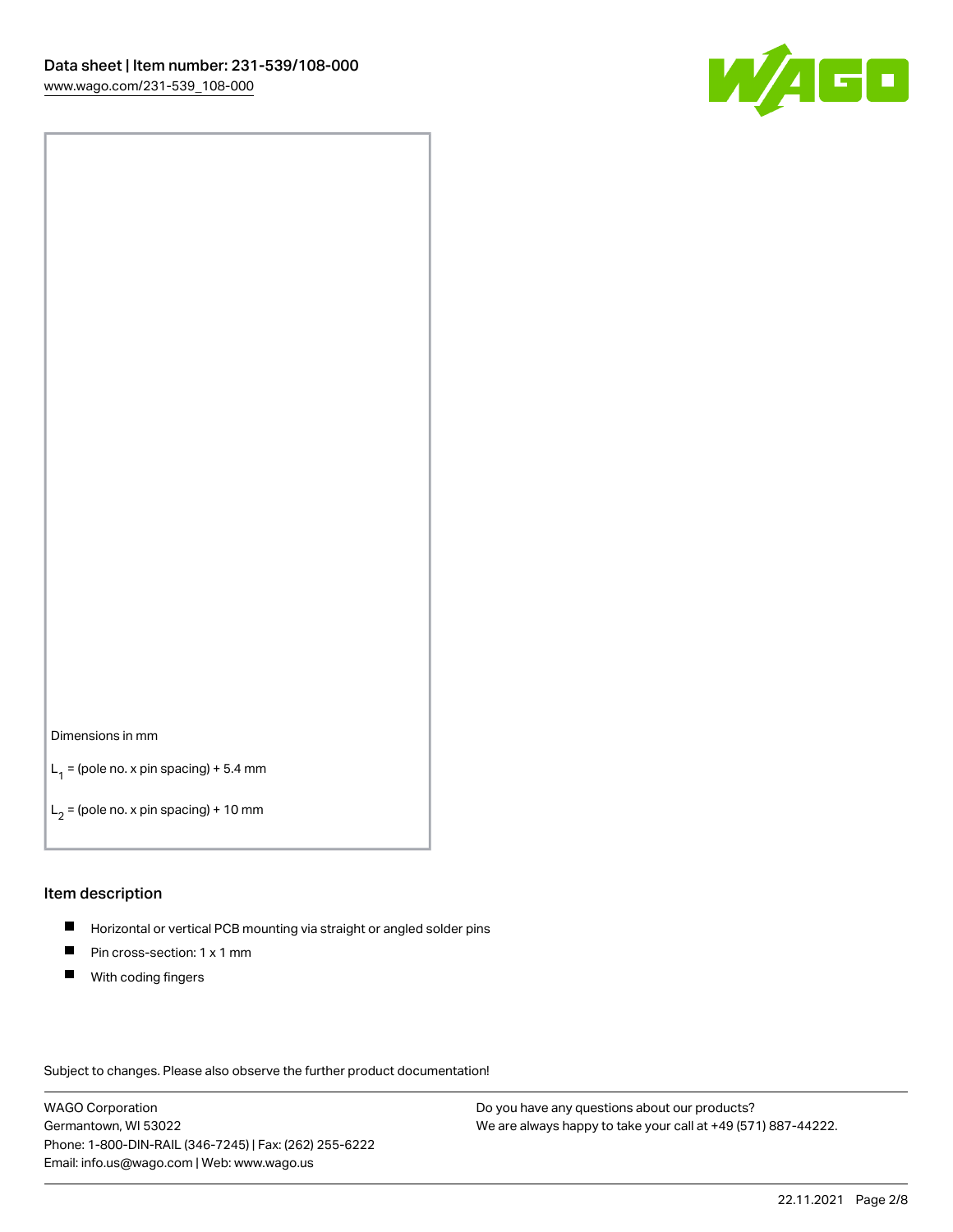

## Data Notes

| Safety information 1 | The MCS-MULTI CONNECTION SYSTEM includes connectors<br>without breaking capacity in accordance with DIN EN 61984. When<br>used as intended, these connectors must not be connected<br>/disconnected when live or under load. The circuit design should<br>ensure header pins, which can be touched, are not live when<br>unmated. |
|----------------------|-----------------------------------------------------------------------------------------------------------------------------------------------------------------------------------------------------------------------------------------------------------------------------------------------------------------------------------|
| Variants:            | Other pole numbers<br>3.8 mm pin projection for male headers with straight solder pins<br>Gold-plated or partially gold-plated contact surfaces<br>Other versions (or variants) can be requested from WAGO Sales or<br>configured at https://configurator.wago.com/                                                               |

## Electrical data

## IEC Approvals

| Ratings per                 | IEC/EN 60664-1                                            |
|-----------------------------|-----------------------------------------------------------|
| Rated voltage (III / 3)     | 320 V                                                     |
| Rated surge voltage (III/3) | 4 <sub>kV</sub>                                           |
| Rated voltage (III/2)       | 320 V                                                     |
| Rated surge voltage (III/2) | 4 <sub>kV</sub>                                           |
| Nominal voltage (II/2)      | 630 V                                                     |
| Rated surge voltage (II/2)  | 4 <sub>k</sub> V                                          |
| Rated current               | 12A                                                       |
| Legend (ratings)            | (III / 2) ≙ Overvoltage category III / Pollution degree 2 |

## UL Approvals

| Approvals per                  | UL 1059 |
|--------------------------------|---------|
| Rated voltage UL (Use Group B) | 300 V   |
| Rated current UL (Use Group B) | 10 A    |
| Rated voltage UL (Use Group D) | 300 V   |
| Rated current UL (Use Group D) | 10 A    |

## Ratings per UL

| Rated voltage UL 1977 | 600 V |
|-----------------------|-------|
| Rated current UL 1977 |       |

Subject to changes. Please also observe the further product documentation!

| <b>WAGO Corporation</b>                                | Do you have any questions about our products?                 |
|--------------------------------------------------------|---------------------------------------------------------------|
| Germantown, WI 53022                                   | We are always happy to take your call at +49 (571) 887-44222. |
| Phone: 1-800-DIN-RAIL (346-7245)   Fax: (262) 255-6222 |                                                               |
| Email: info.us@wago.com   Web: www.wago.us             |                                                               |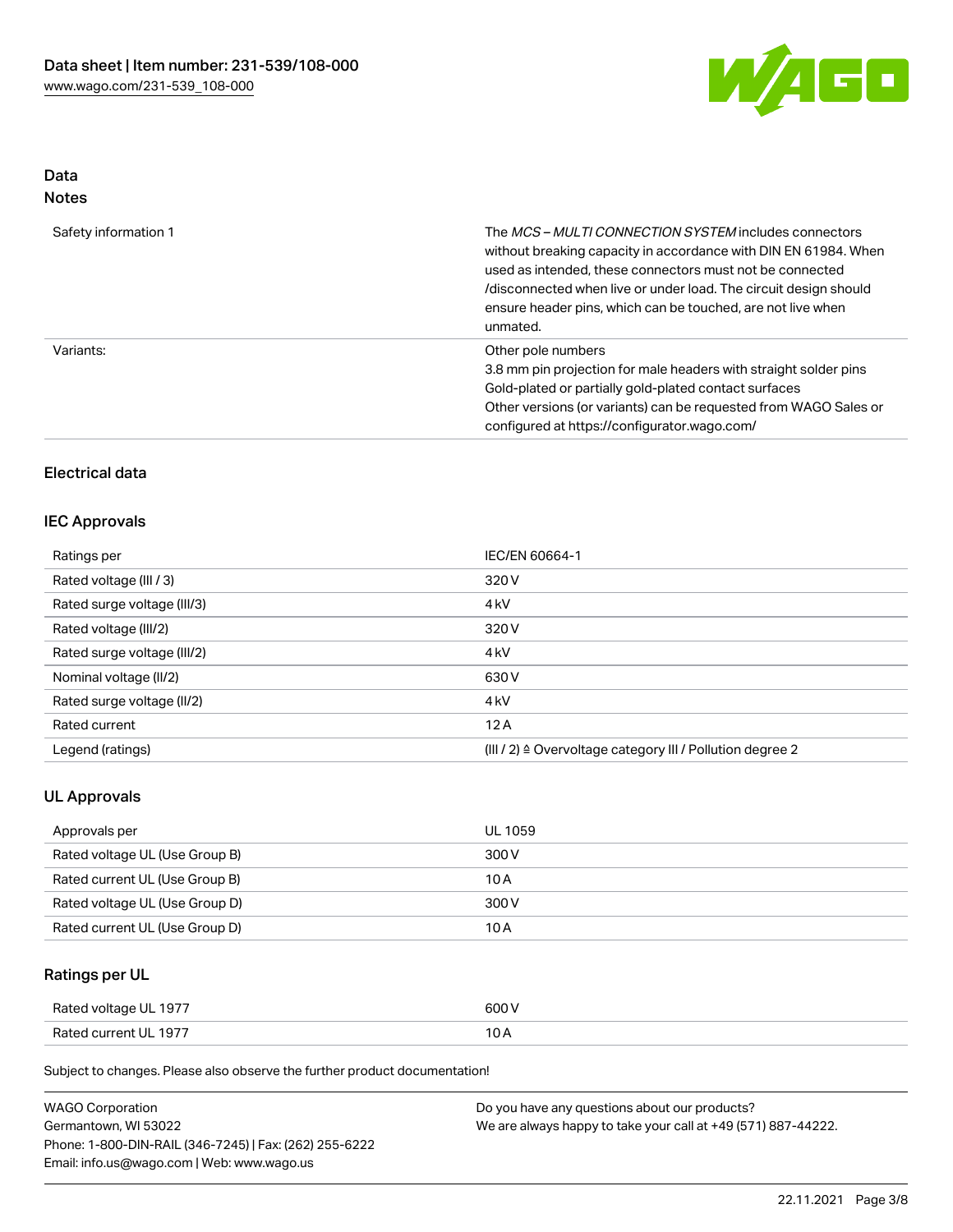

## CSA Approvals

| Approvals per                   | <b>CSA</b>            |
|---------------------------------|-----------------------|
| Rated voltage CSA (Use Group B) | 300 V                 |
| Rated current CSA (Use Group B) | 10A                   |
| Rated voltage CSA (Use Group D) | 300 V                 |
| Rated current CSA (Use Group D) | 10A                   |
| <b>Connection data</b>          |                       |
| Total number of potentials      | 9                     |
| Number of connection types      | $\mathbf{1}$          |
| Number of levels                | 1                     |
| <b>Connection 1</b>             |                       |
| Number of poles                 | 9                     |
| Physical data                   |                       |
| Pin spacing                     | 5.08 mm / 0.2 inch    |
| Width                           | 55.72 mm / 2.194 inch |
| Height                          | 12.2 mm / 0.48 inch   |
| Height from the surface         | 8.4 mm / 0.331 inch   |
| Depth                           | 12 mm / 0.472 inch    |
|                                 |                       |

| Solder pin length                    | 3.8 mm                     |
|--------------------------------------|----------------------------|
| Solder pin dimensions                | 1x1mm                      |
| Drilled hole diameter with tolerance | $1.4$ <sup>(+0.1)</sup> mm |

## Plug-in connection

| Contact type (pluggable connector) | Male connector/plug |
|------------------------------------|---------------------|
| Connector (connection type)        | for PCB             |
| Mismating protection               | No                  |
| Mating direction to the PCB        | 0°                  |
| Locking of plug-in connection      | Threaded flange     |

## PCB contact

| <b>PCB Contact</b>     | 1 O I                                    |
|------------------------|------------------------------------------|
| Solder pin arrangement | over the entire male connector (in-line) |

Subject to changes. Please also observe the further product documentation!

| <b>WAGO Corporation</b>                                | Do you have any questions about our products?                 |
|--------------------------------------------------------|---------------------------------------------------------------|
| Germantown. WI 53022                                   | We are always happy to take your call at +49 (571) 887-44222. |
| Phone: 1-800-DIN-RAIL (346-7245)   Fax: (262) 255-6222 |                                                               |
| Email: info.us@wago.com   Web: www.wago.us             |                                                               |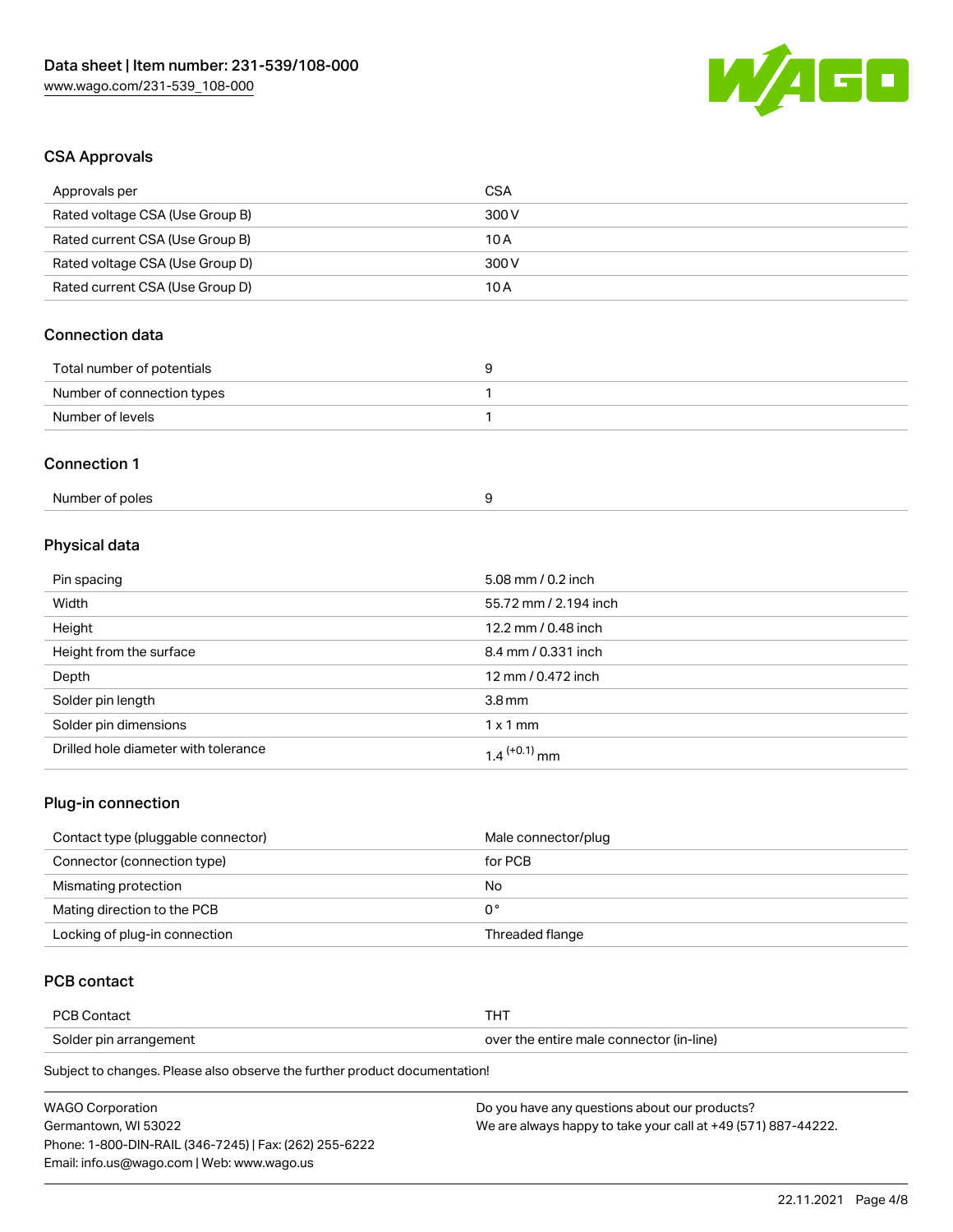

#### Number of solder pins per potential 1

#### Material data

| Color                       | orange                                 |
|-----------------------------|----------------------------------------|
| Material group              |                                        |
| Insulation material         | Polyamide (PA66)                       |
| Flammability class per UL94 | V <sub>0</sub>                         |
| Contact material            | Electrolytic copper (E <sub>Cu</sub> ) |
| Contact plating             | tin-plated                             |
| Fire load                   | $0.064$ MJ                             |
| Weight                      | 3.6 <sub>g</sub>                       |

### Environmental requirements

Limit temperature range  $-60...+100 °C$ 

#### Commercial data

| Product Group         | 3 (Multi Conn. System) |
|-----------------------|------------------------|
| PU (SPU)              | 100 Stück              |
| Packaging type        | box                    |
| Country of origin     | <b>PL</b>              |
| <b>GTIN</b>           | 4044918867160          |
| Customs tariff number | 8536694040             |

### Approvals / Certificates

#### Country specific Approvals

| Logo                | Approval                                            | <b>Additional Approval Text</b> | Certificate<br>name |
|---------------------|-----------------------------------------------------|---------------------------------|---------------------|
|                     | <b>CB</b><br><b>DEKRA Certification B.V.</b>        | IEC 61984                       | NL-39756            |
|                     | <b>CSA</b><br>DEKRA Certification B.V.              | C <sub>22.2</sub>               | 1466354             |
| EMA<br><b>INEUR</b> | <b>KEMA/KEUR</b><br><b>DEKRA Certification B.V.</b> | EN 61984                        | 2190761.01          |

Subject to changes. Please also observe the further product documentation!

| WAGO Corporation                                       | Do you have any questions about our products?                 |
|--------------------------------------------------------|---------------------------------------------------------------|
| Germantown, WI 53022                                   | We are always happy to take your call at +49 (571) 887-44222. |
| Phone: 1-800-DIN-RAIL (346-7245)   Fax: (262) 255-6222 |                                                               |
| Email: info.us@wago.com   Web: www.wago.us             |                                                               |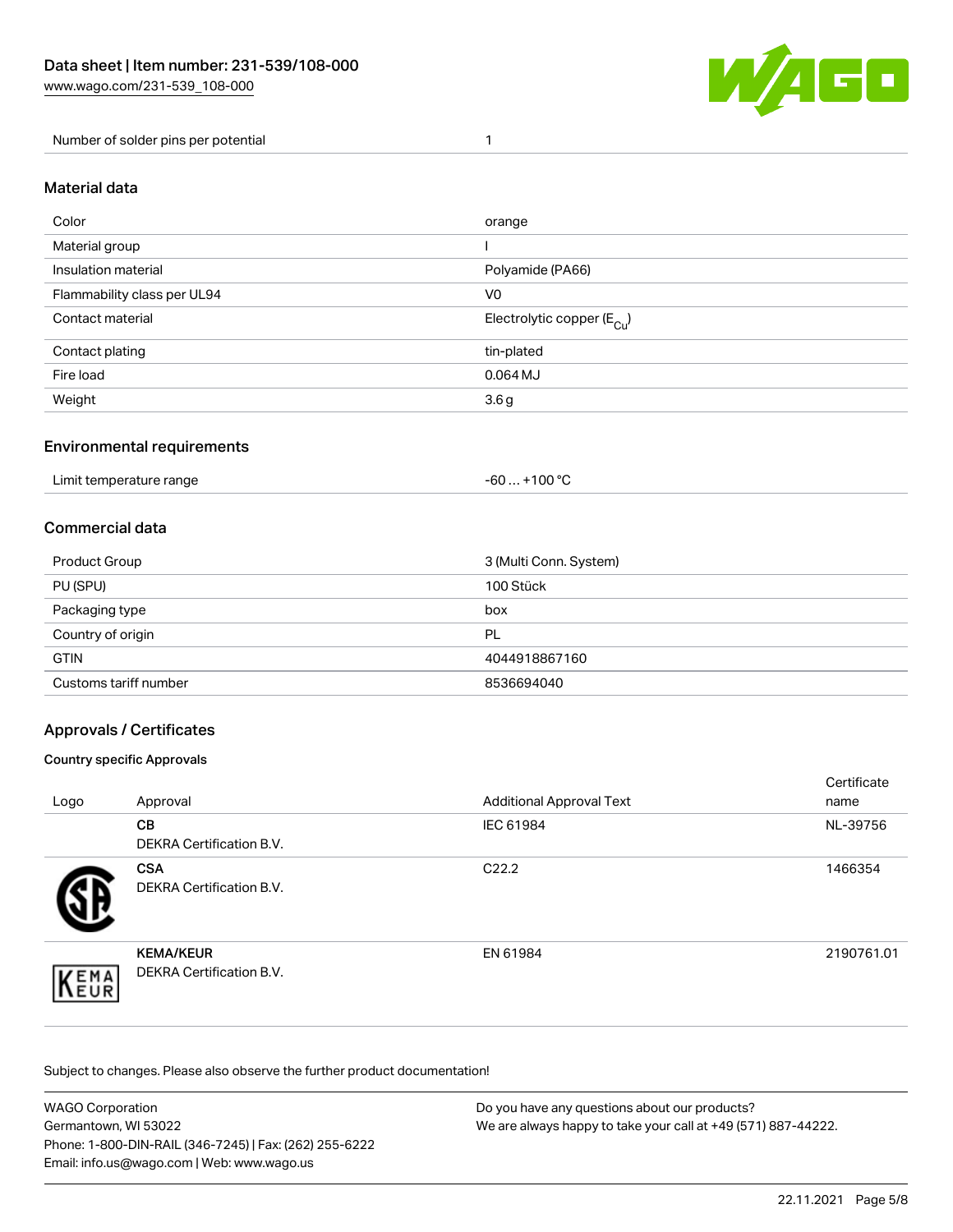

#### Ship Approvals

| Logo             | Approval                  | <b>Additional Approval Text</b> | Certificate<br>name |
|------------------|---------------------------|---------------------------------|---------------------|
| $\bigcircled{0}$ | BV<br>Bureau Veritas S.A. | IEC 60998                       | 11915/D0<br>BV      |
| <b>BUNEAU</b>    |                           |                                 |                     |

#### UL-Approvals

| Logo | Approval                                    | <b>Additional Approval Text</b> | Certificate<br>name |
|------|---------------------------------------------|---------------------------------|---------------------|
| Р.   | UL<br>UL International Germany GmbH         | <b>UL 1977</b>                  | E45171              |
| D    | <b>UR</b><br>Underwriters Laboratories Inc. | <b>UL 1059</b>                  | E45172              |

#### Counterpart

|                         | Item no.231-309/107-000<br>1-conductor female connector; CAGE CLAMP®; 2.5 mm <sup>2</sup> ; Pin spacing 5.08 mm; 9-pole; Screw flange;<br>$2,50$ mm <sup>2</sup> ; orange          | www.wago.com/231-309<br>$/107 - 000$  |
|-------------------------|------------------------------------------------------------------------------------------------------------------------------------------------------------------------------------|---------------------------------------|
|                         | Item no.231-2309/107-000<br>2-conductor female connector; Push-in CAGE CLAMP®; 2.5 mm <sup>2</sup> ; Pin spacing 5.08 mm; 9-pole; Screw<br>flange; $2,50$ mm <sup>2</sup> ; orange | www.wago.com/231-2309<br>$/107 - 000$ |
| <b>STAR CORPORATION</b> | Item no.2231-309/107-000<br>Female plug; 9-pole; push-button; screw flange; 12 AWG max; pin spacing 5.08 mm; 1-conductor per<br>pole; orange                                       | www.wago.com/2231-309<br>/107-000     |

#### Optional accessories

#### Coding

| Intermediate plate |                                                                  |                      |
|--------------------|------------------------------------------------------------------|----------------------|
|                    | Item no.: 231-500<br>Spacer; for formation of groups; light gray | www.wago.com/231-500 |
| Coding             |                                                                  |                      |
|                    | Item no.: 231-129<br>Coding key; snap-on type; light gray        | www.wago.com/231-129 |

Subject to changes. Please also observe the further product documentation!

WAGO Corporation Germantown, WI 53022 Phone: 1-800-DIN-RAIL (346-7245) | Fax: (262) 255-6222 Email: info.us@wago.com | Web: www.wago.us Do you have any questions about our products? We are always happy to take your call at +49 (571) 887-44222.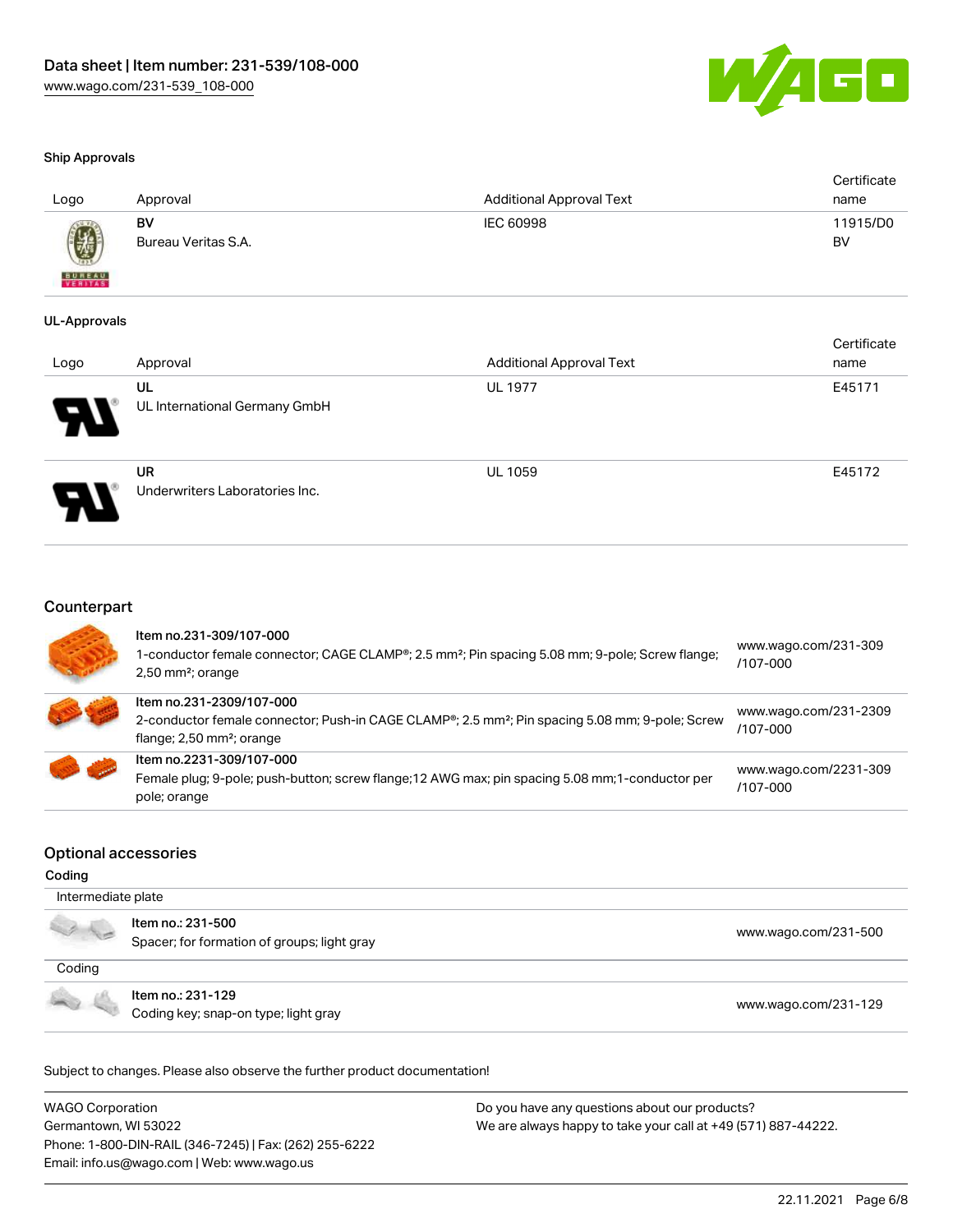

#### Downloads Documentation

|  | Documentation |  |
|--|---------------|--|
|  |               |  |

|                   | <b>Additional Information</b><br>Technical explanations                                                                                                                | 2019 Apr 3 | pdf<br>2.0 MB | Download |
|-------------------|------------------------------------------------------------------------------------------------------------------------------------------------------------------------|------------|---------------|----------|
|                   |                                                                                                                                                                        |            |               |          |
| <b>CAD files</b>  |                                                                                                                                                                        |            |               |          |
| CAD data          |                                                                                                                                                                        |            |               |          |
|                   | 2D/3D Models 231-539/108-000                                                                                                                                           |            | <b>URL</b>    | Download |
| CAE data          |                                                                                                                                                                        |            |               |          |
|                   | EPLAN Data Portal 231-539/108-000                                                                                                                                      |            | <b>URL</b>    | Download |
|                   | ZUKEN Portal 231-539/108-000                                                                                                                                           |            | <b>URL</b>    | Download |
|                   | EPLAN Data Portal 231-539/108-000                                                                                                                                      |            | URL           | Download |
| <b>PCB Design</b> |                                                                                                                                                                        |            |               |          |
|                   | Symbol and Footprint 231-539/108-000                                                                                                                                   |            | URL           | Download |
|                   | CAx data for your PCB design, consisting of "schematic symbols and PCB footprints",<br>allow easy integration of the WAGO component into your development environment. |            |               |          |
|                   | Supported formats:                                                                                                                                                     |            |               |          |
| ш                 | Accel EDA 14 & 15                                                                                                                                                      |            |               |          |
| ш                 | Altium 6 to current version                                                                                                                                            |            |               |          |
|                   | Cadence Allegro                                                                                                                                                        |            |               |          |
| $\blacksquare$    | DesignSpark                                                                                                                                                            |            |               |          |
| $\blacksquare$    | Eagle Libraries                                                                                                                                                        |            |               |          |
|                   | KiCad                                                                                                                                                                  |            |               |          |
| H                 | Mentor Graphics BoardStation                                                                                                                                           |            |               |          |
| ш                 | Mentor Graphics Design Architect                                                                                                                                       |            |               |          |
|                   | Mentor Graphics Design Expedition 99 and 2000                                                                                                                          |            |               |          |
| Ш                 | OrCAD 9.X PCB and Capture                                                                                                                                              |            |               |          |
|                   | PADS PowerPCB 3, 3.5, 4.X, and 5.X                                                                                                                                     |            |               |          |
| ш                 | PADS PowerPCB and PowerLogic 3.0                                                                                                                                       |            |               |          |
| ш                 | PCAD 2000, 2001, 2002, 2004, and 2006                                                                                                                                  |            |               |          |
|                   | Subject to changes. Please also observe the further product documentation!                                                                                             |            |               |          |